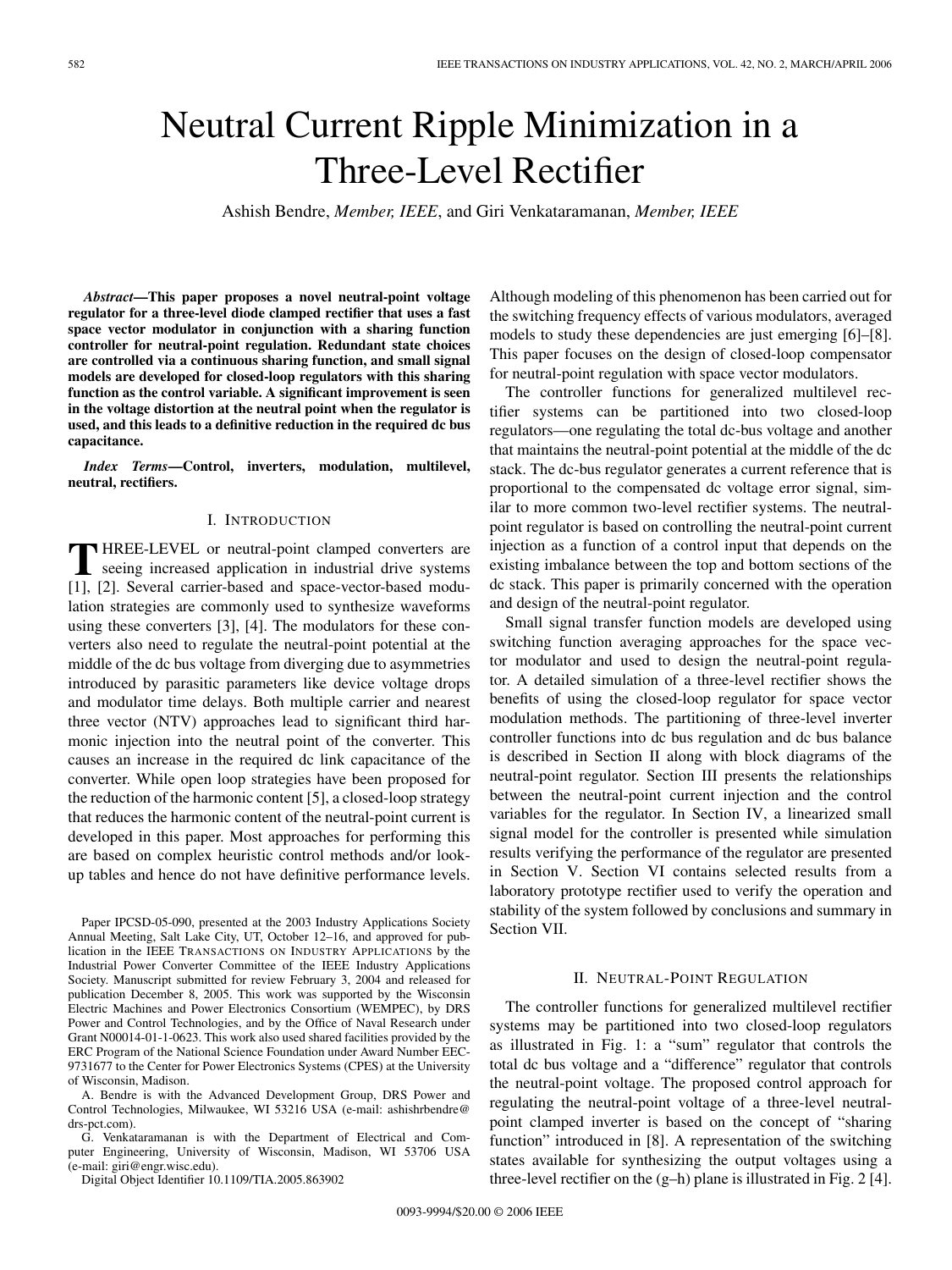

Fig. 1. Block diagram of a generalized multilevel diode-clamped rectifier system.



Fig. 2. Representation of the switching states of a three-level converter in the g–h plane.

It may be noted from the figure that switching state redundancies appear on the inner hexagon, where two switching states are available for each position. Furthermore, these redundant states on the inner hexagon may be grouped into two subsets, each representing power transfer into one of the two dc buses constituting the stack. The ratio of distribution of duty cycles between the two possible subsets may be represented by a continuous "sharing function"  $s f_1^1$ . The average value of the sharing function is nominally 0.5, representing equal power drawn from the two dc buses. However, by perturbing the sharing function, the relative distribution of power drawn from the dc buses may be varied. This is the basis of the proposed control approach.

A more detailed block diagram of the proposed neutral-point controller for a three-level rectifier is illustrated in Fig. 3. The design of the regulator follows two steps. First, the input–output relationship between the  $sf_1^1$  and the neutralpoint current injection  $I_0^{\text{AVG}}$  is determined as a function of operating conditions such as modulation level, output current, and power factor. This nonlinear function is then linearized at the steady-state operating condition to obtain an input–output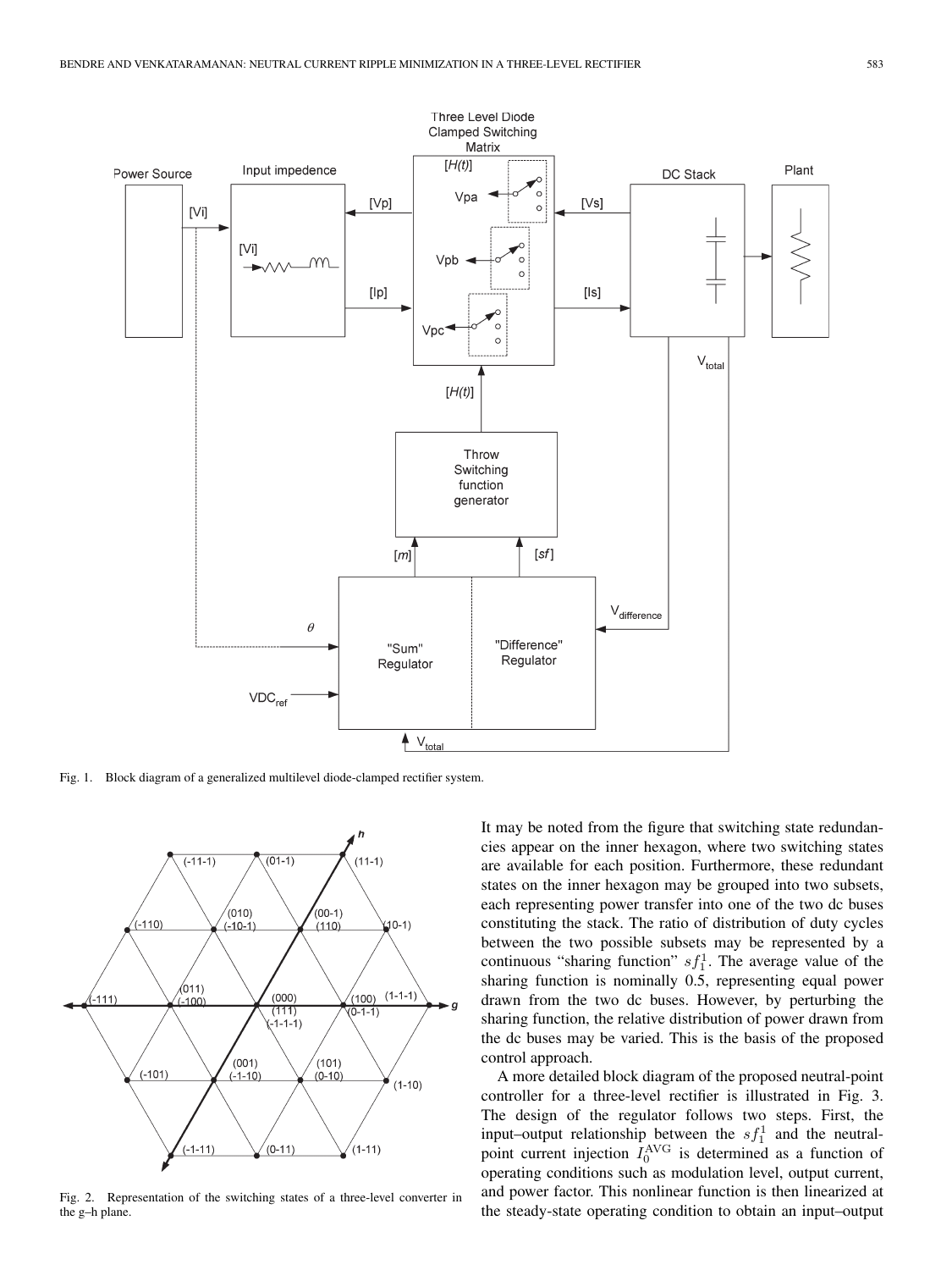

Fig. 3. Block diagram of neutral-point regulator using control of sharing functions  $(I_a, I_b,$  and  $I_c$  are ac line currents).



Fig. 4. Simplified equivalent circuit of a three-level rectifier using single-pole triple-throw switches.

transfer function and further used for developing a controller for the midpoint voltage.

# III. MODELING NEUTRAL-POINT CURRENT INJECTION

Three-level converters can be represented by an equivalent circuit containing three single-pole triple-throw switches as shown in Fig. 4. Here, each of the three throws for the switches is connected to a dc-bus level—top  $(V_1)$ , middle  $(V_0)$ , and bottom  $(V_{-1})$ . The switching action of each of the throws can be represented by their respective switching functions  $(h_{0a},$  $h_{1a}$ , etc.).



Fig. 5. Mode 1: sectors swept during 120◦ excursion of reference vector for modulation index *<* 0.5.

The following matrix equations that relate dc stack variables to ac output variables can be written for three-level converters [8]:

$$
\begin{pmatrix}\nV_a(t) \\
V_b(t) \\
V_c(t)\n\end{pmatrix} = \begin{pmatrix}\nh_{1a}(t) & h_{0a}(t) & h_{-1a}(t) \\
h_{1b}(t) & h_{0b}(t) & h_{-1b}(t) \\
h_{1c}(t) & h_{0c}(t) & h_{-1c}(t)\n\end{pmatrix} \begin{pmatrix}\nV_1 \\
V_0 \\
V_{-1}\n\end{pmatrix}
$$
\n
$$
\begin{pmatrix}\nI_1(t) \\
I_0(t) \\
I_{-1}(t)\n\end{pmatrix} = \begin{pmatrix}\nh_{1a}(t) & h_{1b}(t) & h_{1c}(t) \\
h_{0a}(t) & h_{0b}(t) & h_{0c}(t) \\
h_{-1a}(t) & h_{-1b}(t) & h_{-1c}(t)\n\end{pmatrix} \begin{pmatrix}\nI_a(t) \\
I_b(t) \\
I_c(t)\n\end{pmatrix}.
$$
 (1)

The neutral-point current is given by the second row of the second equation of the set in (1). As the switching functions assume values of 0 and 1 at the switching frequency, the neutral-point current contains switching frequency content as well as low-frequency (primarily triplen harmonics) content when traditional space vector modulators are used [9]. Pertinent low-frequency information can be extracted from (1) by using generalized averaging techniques [10]. Thus, each element  $h_{ij}$ is replaced by its averaged equivalent  $m_{ij}$  as

$$
m_{ij}(\tau) = \frac{1}{T} \int_{\tau - T}^{\tau} h_{ij}(t) dt.
$$
 (2)

By further integrating the appropriate high-frequency averaged stack current over a period of the fundamental waveform, the net average neutral-point current can be obtained as

$$
I_0^{\text{AVG}} = \frac{1}{2\pi} \int_0^{2\pi} (m_{0a}(t)I_a(t) + m_{0b}(t)I_b(t) + m_{0c}(t)I_c(t))dt.
$$
\n(3)

The mathematical model for space-vector modulation that uses the  $\{g, h\}$  coordinate system developed in [4] is applied for this purpose. In this coordinate system, the triangular regions swept by the reference voltage vector during a 120<sup>°</sup> interval are illustrated in Figs. 5–7. It may be noted that there are three distinct modes of operation, leading to three unique patterns of triangular regions chosen, depending on the magnitude of the reference vector.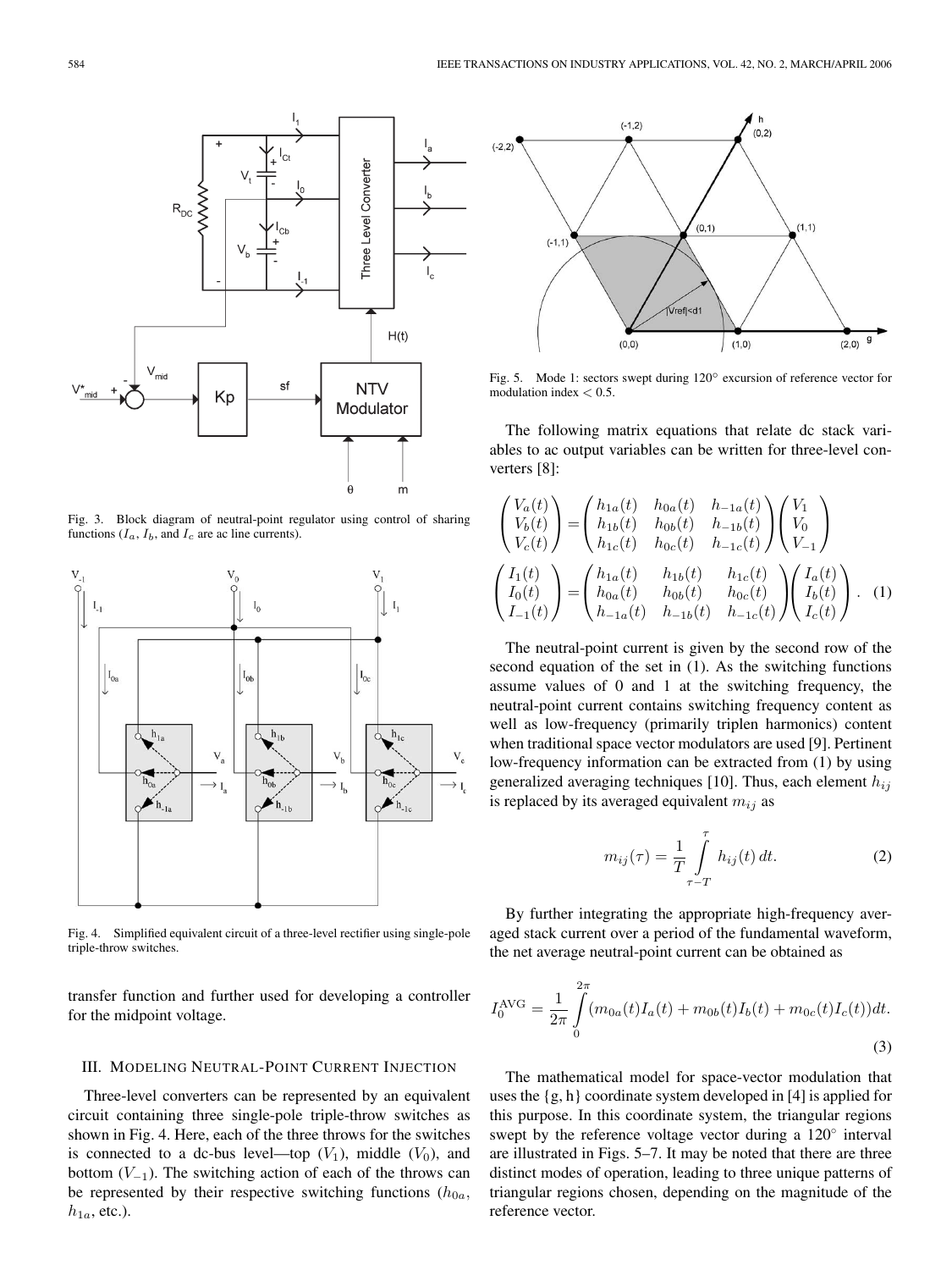

Fig. 6. Mode 2: sectors swept during 120◦ excursion of reference vector for 0.5 *<* modulation index *<* 0.57.



Fig. 7. Mode 3: sectors swept during 120◦ excursion of reference vector for 0.57 *<* modulation index *<* 1.

The limits on the magnitude of the reference voltage vector that represent the boundary between these modes may be computed as  $d_1$ ,  $d_2$ , and  $d_3$  using geometrical constraints as

$$
d_1 = \frac{\sqrt{3}}{2} \quad d_2 = 1 \quad d_3 = \frac{2\sqrt{3}}{2} \tag{4}
$$

where the three modes are defined as

Mode 1:  $0 < |Vref| < d_1$ ; Mode 2:  $d_1 < |Vref| < d_2$ ; Mode 3:  $d_2 < |Vref| < d_3$ .

These boundaries are shown in Fig. 7. The largest output voltage is produced when the modulation index is unity, which corresponds to a peak value of  $|Vref| = d_3$ . Thus, the boundaries in (4) can be expressed in terms of the modulation index  $m$  by rescaling, i.e.,

$$
d_1 = \frac{1}{2} \quad d_2 = \frac{2}{\sqrt{3}} \quad d_3 = 1. \tag{5}
$$

Within each sector, averaged duty cycles can be derived for each of the three positions that form the three vertices of the sector, with the remaining positions assigned zero duty cycles. Expressions can be written for the averaged throw functions within each sector as a summation of duty cycles of states that connect appropriate dc stack to the proper pole. For example, in Mode 3 operation, when the reference vector is in the sector

formed by [(1-1-1), (10-1), (100, 0-1-1)], averaged modulation functions become

$$
m_{0a}(t) = d^{0-1-1}(t)
$$
  
\n
$$
m_{0b}(t) = d^{100}(t) + d^{10-1}(t)
$$
  
\n
$$
m_{0c}(t) = d^{100}(t).
$$
\n(6)

Thus, within each sector, an expression for the various  $m_{ij}$ and hence the stack currents can be written explicitly, leading to piecewise linear functions that describe their time-domain behavior. Therefore, the space vector modulation strategy [4] provides unique continuous functions for the low-frequency components of the injected currents in each of the triangular regions.

If the output currents are assumed to be sinusoidal with one per unit amplitude, the average current injection into the midpoint of the stack can be computed as a function of the modulation index m, the power factor  $\phi$ , and the sharing function as

$$
I_0^{\text{AVG}} = \sqrt{3}m (1 - 2sf_1^1) \cos(\phi) \qquad \text{mode 1}
$$
  
=  $\frac{-1}{2\pi} \cos(\phi)$   
 $\times \left[3 (2sf_1^1 - 1)$   
 $\times \left[3 (m \cos(2\beta_1) + 2 \sin(\beta_1))\right]$   
 $-\sqrt{3} (2 \cos(\beta_1) - m (4\beta_1 + \sin(2\beta_1))) \right]$   
mode 2

$$
= \frac{-1}{2\pi} \cos(\phi) \left[ 3(2sf_1^1 - 1) \times \left[ m + 2\sqrt{3}m\beta_2 - 2\sqrt{3}\cos(\beta_2) + 2m\cos(2\beta_2) - 2\sin(\beta_2) \right] \right]
$$
 mode 3 (7)

where  $\beta_1 = \sin^{-1} [1/2m] - \pi/3$  and  $\beta_2 = -\sin^{-1} [1/2m] +$  $\pi/3$ . Similar expressions can also be derived for the average currents drawn from the top  $(I_1^{\text{AVG}})$  and bottom  $(I_{-1}^{\text{AVG}})$  levels of the stack.

# IV. SMALL-SIGNAL MODEL OF NEUTRAL-POINT CURRENT INJECTION

From the equivalent circuit in Fig. 1, the dynamics of the unbalance voltage  $V_m = (V_t - V_b)$  may be expressed as

$$
\frac{dV_m^{\text{AVG}}}{dt} = \frac{1}{C} \left( I_0^{\text{AVG}} \right) \tag{8}
$$

where

$$
I_0^{\text{AVG}} = f(m, \phi, s f_1^1)
$$
 (9)

as described in  $(2)$ . The function  $f$  takes different forms depending on the amplitude of the reference vector. The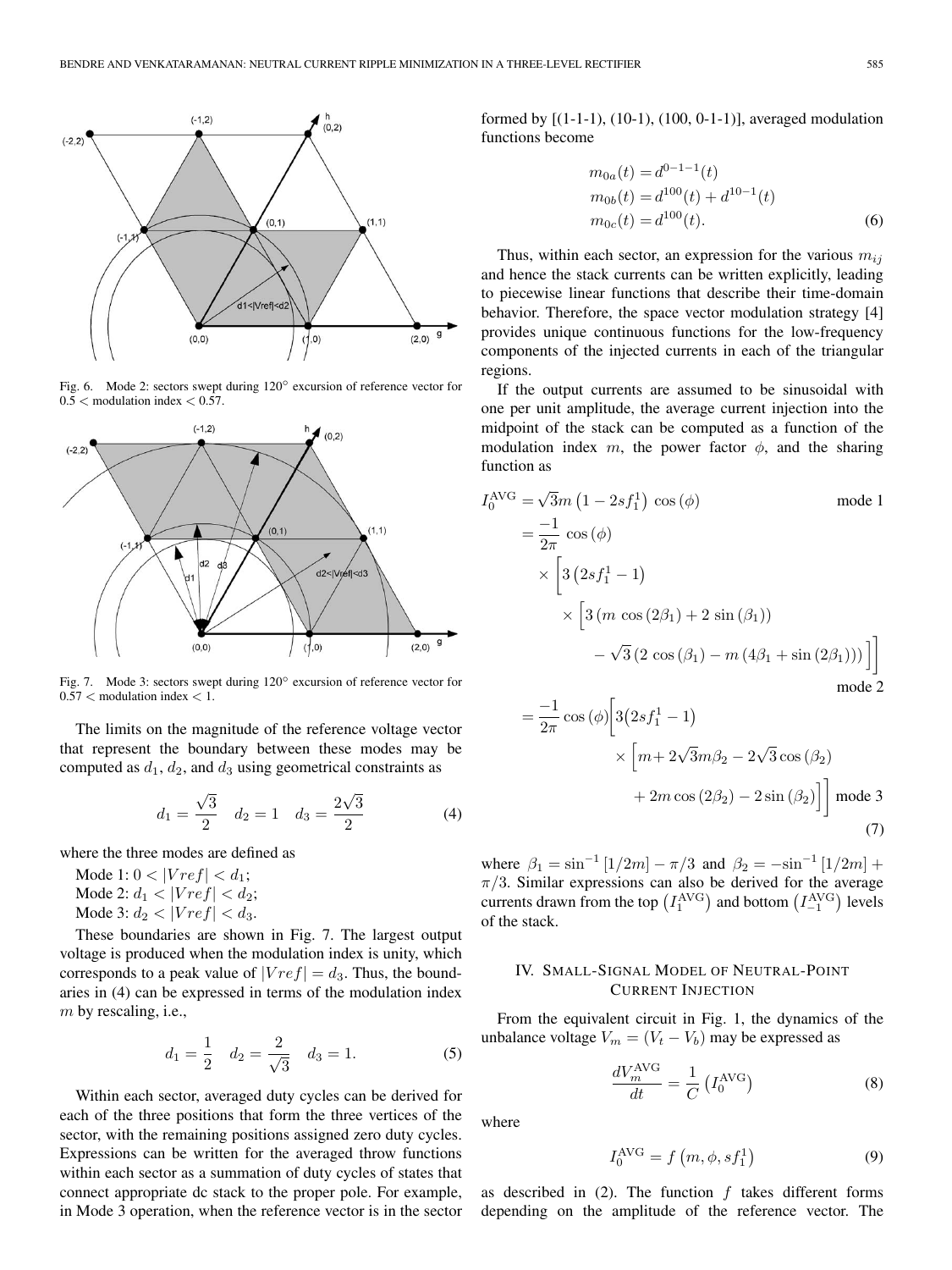small-signal behavior of this system with respect to the control input being the sharing function within each mode may be characterized as

$$
C\frac{d\tilde{V}_m^{\text{AVG}}}{dt} = \frac{\partial f\left(m, \phi, s f_1^1\right)}{\partial s f_1^1} s \tilde{f}_1^1 \tag{10}
$$

where  $\partial I_0^{\text{AVG}} / \partial s f_1^1$  is expressed as shown in (11) at the bottom of the page.

From (10) and (11), it is clear that the small signal model for the system behaves as a pure integrator, with a gain that depends on the partial derivatives expressed by (11). Thus, the system will have zero steady state error dynamics with only a proportional controller with gain  $K_p$ . It is seen that the forward gain is dependent upon the magnitude and phase of the reference vector, and the sign is dependent on the phase. Thus, *a priori* knowledge of the power delivery mode (motoring or regenerating) is required to design a stable compensator. The closed-loop transfer function between the command voltage and actual imbalance may be expressed as

$$
\frac{V_m^f}{V_m^*}(s) = \frac{1}{1 + \frac{s}{Kp \frac{\partial f}{\partial s f_1^1}}}.
$$
\n(12)

The closed-loop system transfer function is that of a low-pass filter. Clearly, the bandwidth of the neutral-point regulator can be improved by increasing the proportional gain of the compensator. If the current phase angle is known, the compensator gain can be dynamically scheduled to compensate for the variations in the system forward gain, thus ensuring uniform bandwidth for various operating points.

# V. SIMULATION RESULTS

A MATLAB Simulink model of a three-level converter using space vector modulation was developed and operated in rectifier mode [11]. The operating parameters are shown in Table I. Extensive simulations were conducted to verify the performance of the regulator and the rectifier system at a wide variety of operating conditions. Selected waveforms from the computer simulation are illustrated in Figs. 8–10, indicating the performance of the system as desired.

#### VI. HARDWARE RESULTS

A hardware prototype was built to verify the analysis and simulation results obtained using the closed-loop neutral-point

TABLE I SIMULATION PARAMETERS FOR A THREE-LEVEL RECTIFIER SYSTEM

| Parameter           | <b>Simulation</b><br><b>Parameter Value</b> | <b>Hardware</b><br><b>Component Value</b> |
|---------------------|---------------------------------------------|-------------------------------------------|
| Line Inductance     | 300uH                                       | 12mH                                      |
| DC Bus Resistance   | $19\Omega$                                  | 93 $\Omega$                               |
| DC Link Voltage     | 400 V                                       | 400 V                                     |
| Line current        | 21 A                                        | 5 A                                       |
| DC bus capacitance  | 44 µF                                       | $90 \mu F$                                |
| Switching frequency | 20 kHz                                      | 5 kHz                                     |
| Line Voltage        | 460V                                        | 230V                                      |



Fig. 8. Simulation waveforms for rectifier system showing the input waveforms. Trace 1: input line current; trace 2: source line neutral; trace 3: rectifier pole–neutral voltage.

regulator (Fig. 11). The prototype used nine dual IGBT devices and unlytic capacitors interconnected with laminated bus planes to create a three-phase three-level inverter power platform. The component values used in the prototype are shown in Table I, in the third column. The control algorithm has been implemented on a general-purpose real-time control prototyping platform. This platform is based on a TI TMS320C31 Digital Signal Processor and a Xilinx Spartan series field programmable gate array for software and logic-based algorithm implementation. The DSP was used to synthesize the reference waveforms and to implement the neutral-point voltage regulator. PWM control generation, dead-time restriction, and protection functions are implemented on the FPGA. High-power signal scaling and

$$
\frac{\partial I_0^{\text{AVG}}}{\partial s f_1^1} = -2\sqrt{3}m \cos(\phi) \qquad \text{mode 1}
$$
  
= -3 cos(\phi) \left[ \frac{4\sqrt{3}m\beta\_1 + 2\sqrt{3}\cos\beta\_1 - 3m\cos(2\beta\_1) - 6\sin\beta\_1 + \sqrt{3}m\sin(2\beta\_1)}{\pi} \right] \text{mode 2}  
= 3 cos(\phi) \left[ \frac{m + 2\sqrt{3}m\beta\_2 - 2\sqrt{3}\cos\beta\_2 + 2m\cos(2\beta\_2) - 2\sin\beta\_2}{\pi} \right] \text{mode 3} (11)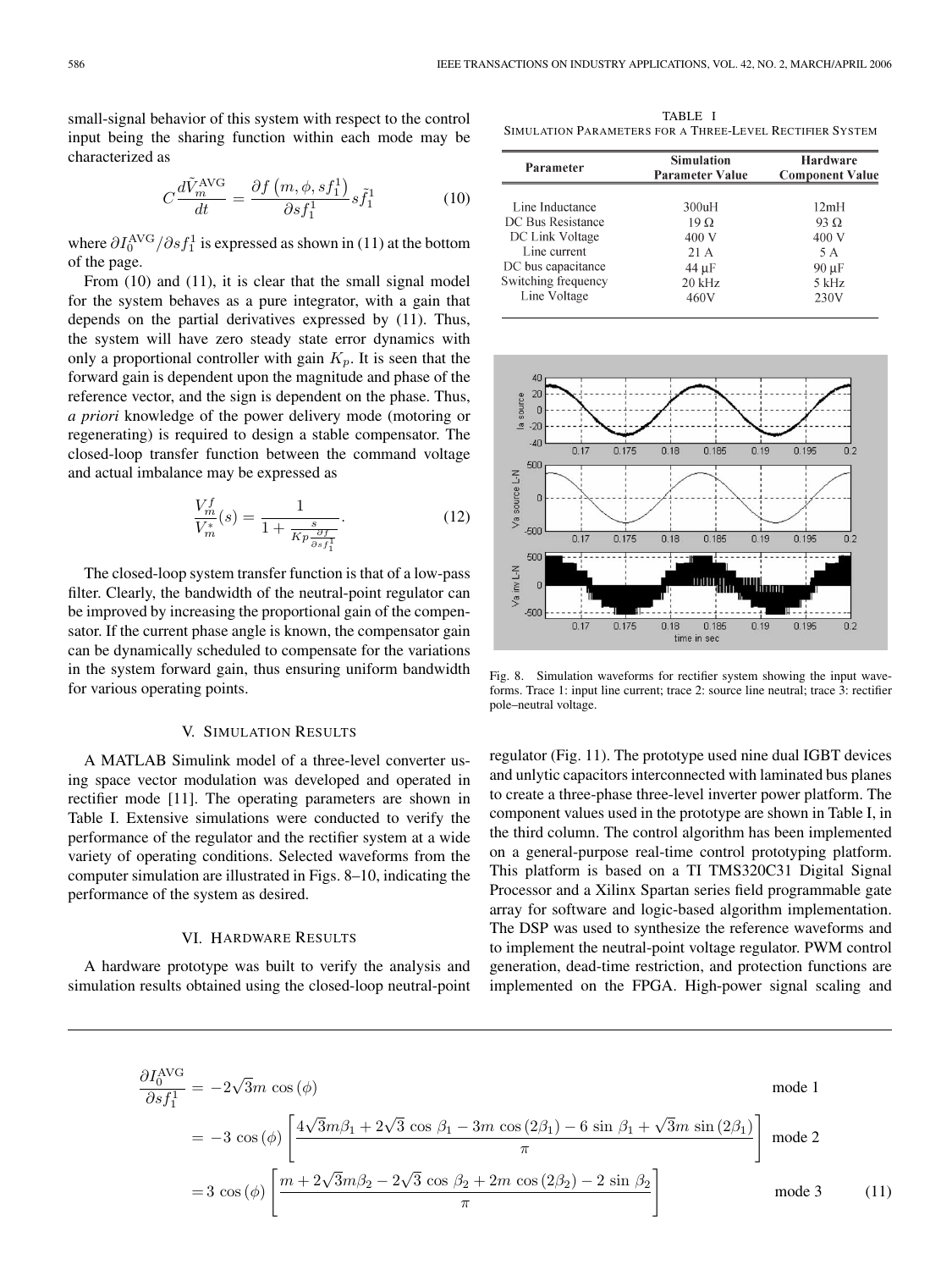

Fig. 9. Simulation waveforms for the rectifier system showing dc-link voltages without closed-loop neutral-point regulation. Trace 1: top bus; trace 2: bottom bus; trace 3: neutral-point current; trace 4: sharing function.



Fig. 10. Simulation waveforms for rectifier system showing dc link voltages with closed-loop regulation. Trace 1: top bus; trace 2: bottom bus; trace 3: neutral-point current; trace 4: sharing function.

conditioning have been implemented on a separate sensor board that interfaces to the control prototyping platform.

Key operating waveforms of the active rectifier operation at steady state, viz., Pole A–Pole B voltage and source A–B line–line voltage, are shown in Fig. 12. The operation of the rectifier at start up is shown in Fig. 13, where the dc bus voltage, the current reference, the source line-line voltage, and the line current are shown. Unity power factor operation can be verified by observing the current waveform before and after the rectifier is turned on, at the midpoint of the horizontal axis.

The closed-loop gain of the neutral-point regulator shown in Fig. 3 was measured using a frequency response analyzer [12]. The predicted closed-loop gain from the analytical model developed in Section IV and the measured closed-loop gain are shown in Figs. 14 and 15. The agreements between the small signal model and the measurements are readily evident from the figures.

In order to demonstrate the need for functional neutralpoint regulator for rectifier to ensure proper operation, the



Fig. 11. Photograph of the prototype of three-level converter system.



Fig. 12. Key steady state operating waveforms of the active rectifier. (Top) Pole A–Pole B voltage. (Bottom) Source A–B line–line voltage.

rectifier system was run with and without a neutral-point regulator. The results from these tests are illustrated in Figs. 16 and 17. When the rectifier is enabled, without the regulator, one of the dc buses collapses while the other gets charged to the total value (Fig. 16). Conversely, even if one of the buses is initially completely discharged, the action of the neutral-point regulator brings the two buses into balance (Fig. 17). This test was carried out at a lower dc bus voltage, as abnormal behavior was expected.

In addition to providing appropriate balancing of the neutralpoint potential to ensure proper operation of three-level rectifiers, the proposed neutral-point regulator also reduces the triplen harmonic injection into the neutral point of the dc bus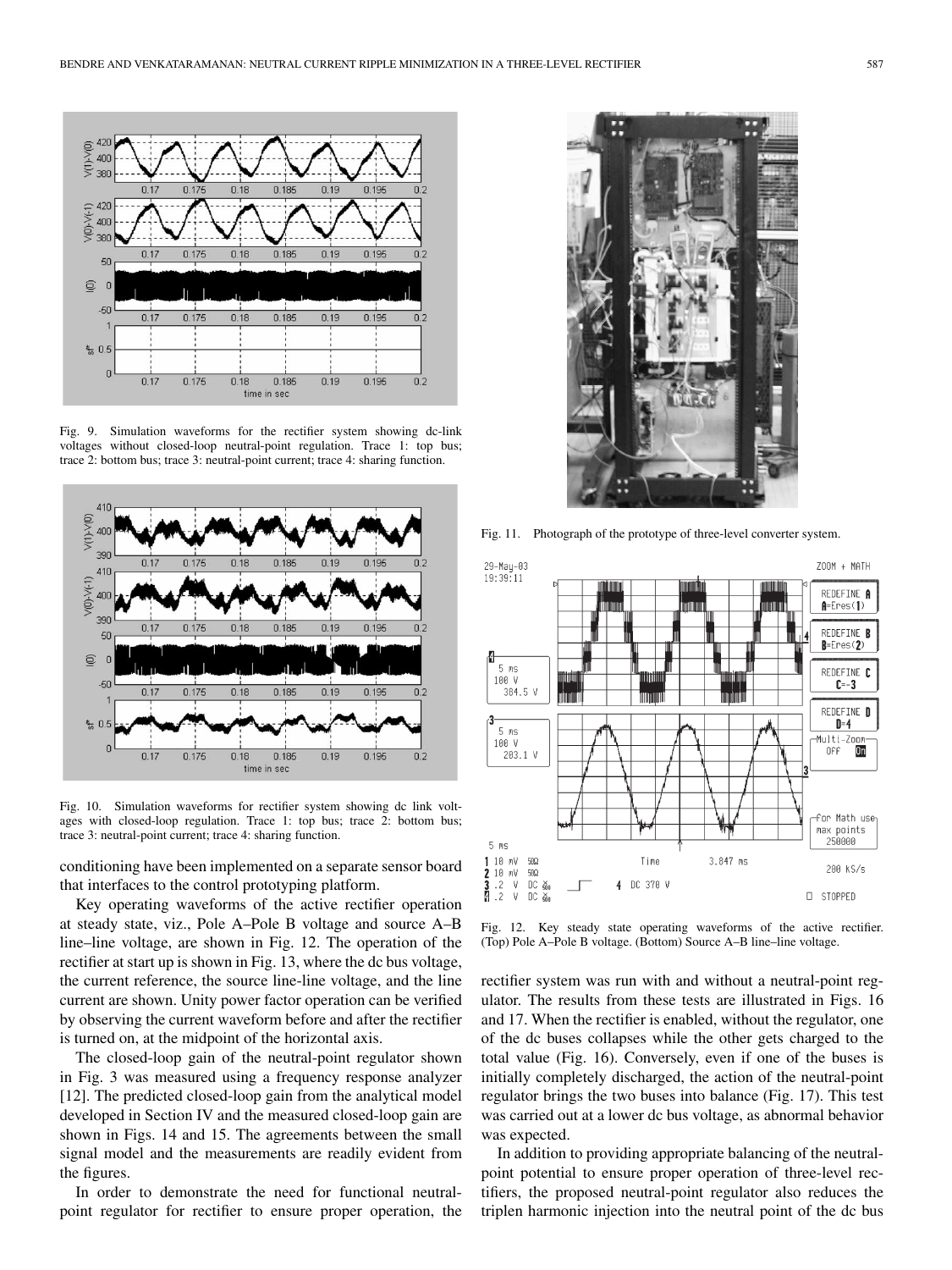

Fig. 13. Startup of active rectifier. Ch. 1: A–B line voltage; Ch 2: line current (5 A/division); Ch C: current reference; Ch 4: dc-bus voltage.



Fig. 14. Predicted and measured loop gain (magnitude) of the neutral-point regulator loop.

stack. This not only reduces the ac voltage variation of the neutral point but also reduces the ripple current loading of the dc bus capacitor. This allows the use of a smaller dc bus capacitor for the dc bus. This improvement obtained using the regulator can be seen in Figs. 18 and 19. In these figures, the phase current and the filtered neutral-point currents with and without the proposed closed-loop regulator are shown. A reduction of third harmonic current and a net reduction of the peak-to-peak current are observed from the figures. A reduction in third harmonic amplitude by a factor of three was measured using a spectral analysis of the waveform as shown in Figs. 20 and 21.

The worst case rms neutral-point current can be shown to be about 70% of the output current of the converter [13]. While the simulated and constructed systems were based on film capacitors, most traditional converters use aluminum electrolytic cans



Fig. 15. Predicted and measured loop gain (phase) of the neutral-point regulator loop.



Fig. 16. Collapsing neutral-point voltage without regulator. Ch 3: upper dc-bus voltage; Ch 4: lower dc-bus voltage.

for dc link capacitance. For electrolytic capacitors, the allowable low-frequency current rating is far lower than the rating at higher frequencies. Thus, the third harmonic neutral-point current becomes the determining factor for sizing the capacitor bank for three-level active rectifiers as its frequency is 150 or 180 Hz. Parallel electrolytic cans at the appropriate voltage rating are added until the ripple rating is adequately satisfied. The threefold reduction in the neutral-point current due to the closed-loop regulator will directly reduce the number of parallel cans, leading to a capacitor bank that is one third the size.

### VII. CONCLUSION

This paper proposes a neutral-point voltage regulator for a three-level diode-clamped rectifier that uses a fast space-vector modulator in conjunction with a sharing function controller.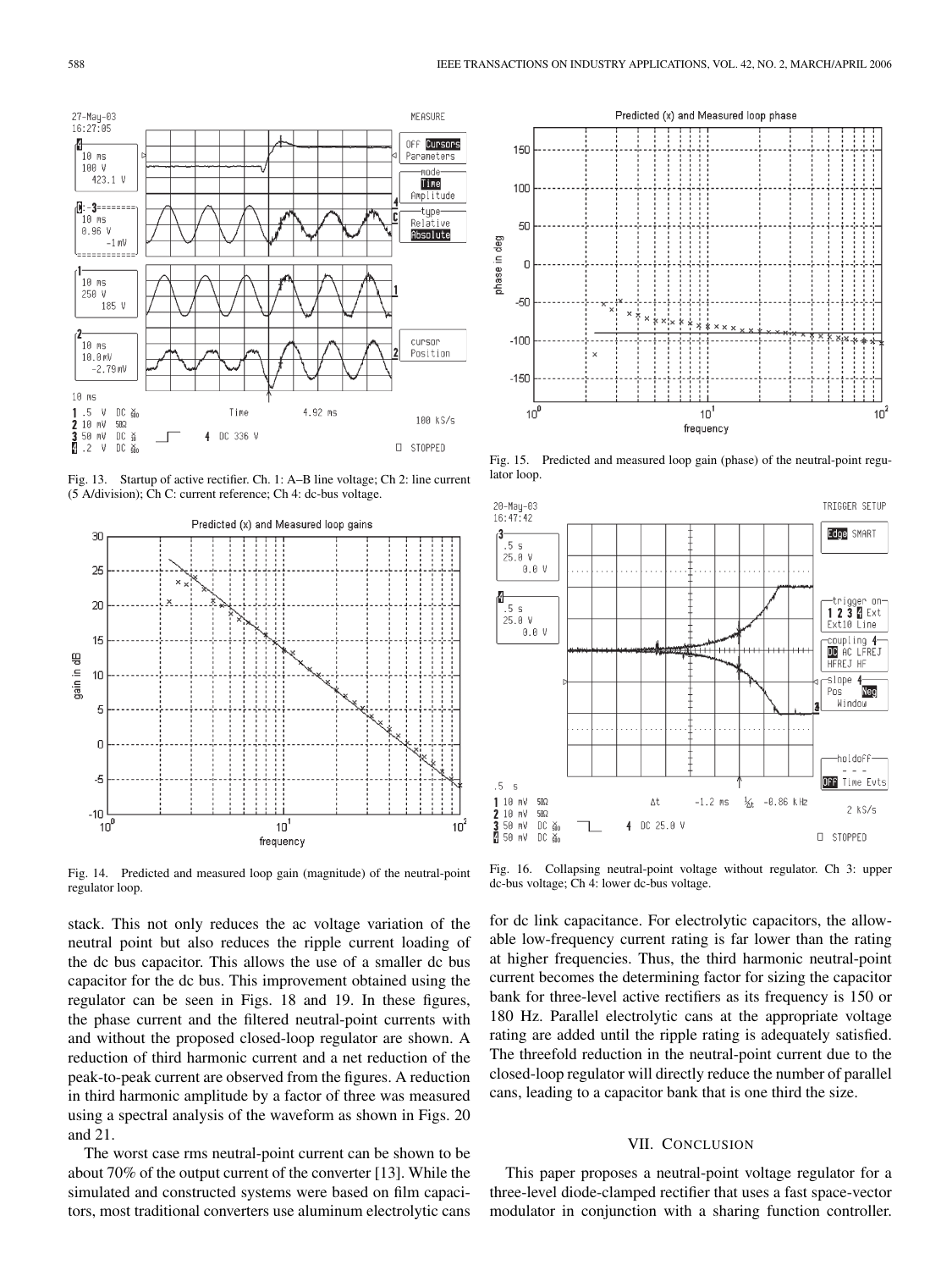

Fig. 17. Converging neutral-point voltage with regulator. Ch 3: upper dc-bus voltage. Ch 4: lower dc-bus voltage.



Fig. 18. Phase current (Ch 2, 2 A/division) and the filtered neutral-point currents (Ch A, 1 A/division), no regulation.

This combined control approach does not compromise the dc bus voltage regulation or the low THD unity power factor input current synthesis function while maintaining tight regulation of the neutral-point voltage even with a small dc-link capacitance. The sharing function is used as a control handle to vary the ratio of distribution of duty cycles over the two redundant states available on the inner hexagons of the state plane. Closed-form expressions are presented for the neutral-point current injection as a function of the modulation index, the power factor, and the sharing function variable. Similar expressions may also be derived for the total dc bus current injection. Three distinct operating modes are identified depending on the amplitude of the reference vector and the corresponding expressions are shown. By analyzing small signal models developed using these closed-form expressions, closed-loop compensators may



Fig. 19. Phase current (Ch 2, 2 A/division) and the filtered neutral-point currents (Ch A, 0.5 A/division), with regulation.



Fig. 20. Measured spectrum of neutral-point current without neutral-point regulation.

be designed, which provide excellent performance and stability for all three operating modes.

The traditional NTV method uses the nearest three vectors to synthesize the output voltage reference and alternates the redundant states for capacitor voltage balance. Thus, the duty cycle of the redundant vector is equally divided among available redundant states. This method does not utilize the degree of freedom provided by the redundancy as the sharing function is fixed at 0.5, which is a subset of the closed-loop controller with zero proportional gain. Comparing the operation of the closed-loop regulator with the traditional NTV modulator by simulation (Figs. 8 and 9), hardware oscilloscope measurement (Figs. 18 and 19), and hardware spectrum analyzer measurement (Figs. 20 and 21), a significant improvement is seen in the third harmonic current into the neutral point when the regulator is used, and this leads to a definitive reduction in the required dc bus capacitance. Other methods have been proposed [14]